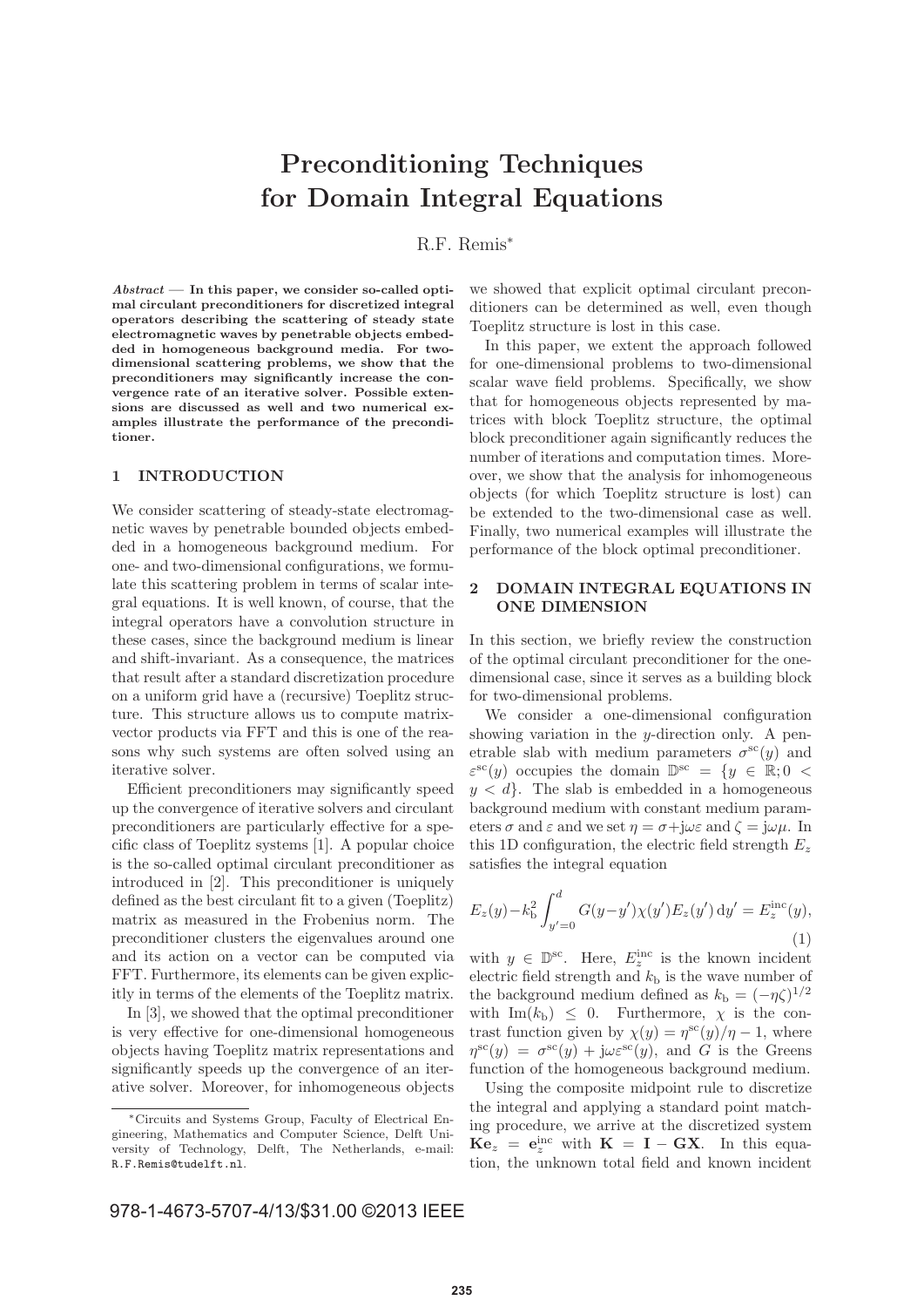field values at the  $N \geq 1$  grid nodes  $y_n$  are stored in the vectors  ${\bf e}_z = [E_z(y_1), E_z(y_2), ..., E_z(y_N)]^T$ and  $\mathbf{e}_z^{\text{inc}} = [E_z^{\text{inc}}(y_1), E_z^{\text{inc}}(y_2), ..., E_z^{\text{inc}}(y_N)]^T$ , respectively, while the diagonal contrast matrix is given by  $\mathbf{X} = \text{diag}(\chi_1, \chi_2, ..., \chi_N)$ . Finally, the elements on the nth diagonal of the Green's matrix **G** are given by  $g_n = k_b \delta y/(2j) \exp(-j k_b \delta y|n|)$ for  $n = 0, \pm 1, \pm 2, \pm (N - 1)$  and  $\delta y > 0$  is the step size. Notice that **G** is a complex symmetric Toeplitz matrix of order N and its action on a vector can be computed via FFTs.

Now instead of solving  $\mathbf{Ke}_z = \mathbf{e}_z^{\text{inc}}$  directly, we solve the preconditioned system  $\mathbf{M}^{-1}\mathbf{K}\mathbf{e}_z$  =  $\mathbf{M}^{-1}\mathbf{e}_z^{\text{inc}}$ . Here, **M** is the preconditioner and we take it to be of the form  $M = I - C$ , where C is a circulant matrix of order N. Specifically, we follow [2] and take

$$
\mathbf{C} = \underset{\mathbf{Z} \text{ circular}}{\operatorname{argmin}} \|\mathbf{G}\mathbf{X} - \mathbf{Z}\|_{\text{F}},\tag{2}
$$

where  $\|\cdot\|_{\text{F}}$  denotes the Frobenius norm. This circulant is known as the optimal circulant preconditioner [2]. Writing the first column of matrix **C** as  $\mathbf{c} = [c_0, c_1, ..., c_{N-1}]^T$  and introducing the cummulative contrast values

$$
s_i = \sum_{j=1}^{N-i} \chi_j \quad \text{for } i = 0, 1, ..., N - 1,
$$
 (3)

the elements of the optimal circulant are given by [3]

$$
c_i = \frac{g_{N-i}(s_0 - s_i) + g_i s_i}{N} \quad \text{for } i = 0, 1, ..., N - 1.
$$
\n(4)

Having found the elements of the circulant, we exploit the property that a circulant matrix is diagonalized by the unitary DFT matrix **F**. In particular, we have  $\mathbf{C} = \mathbf{F}^H \mathbf{D} \mathbf{F}$ , where  $\mathbf{D} = \sqrt{N} \text{diag}(\mathbf{Fc})$ is a diagonal matrix with the eigenvalues of matrix **C** on its diagonal. With the help of this eigendecomposition, we can write  $\mathbf{M}^{-1} = \mathbf{F}^H(\mathbf{I} -$ **<sup>** $-1$ **</sup><b>F**, showing that the action of **M**<sup>−1</sup> on a vector can be computed at FFT speed as well. Finally, we mention that the optimal circulant can also be written as  $\mathbf{C} = \mathbf{F}^H \mathbf{d} \left( \mathbf{F} \mathbf{G} \mathbf{X} \mathbf{F}^H \right) \mathbf{F}$ , where  $\mathbf{d}(\mathbf{A})$  is a diagonal matrix with the diagonal entries of matrix **A** on its diagonal [2, 3].

### **3 SCALAR DOMAIN INTEGRAL EQUATIONS IN TWO DIMENSIONS**

Having reviewed the one-dimensional case, we now consider E-polarized fields in a configuration that is invariant in the z-direction. An object occupies a bounded domain  $\mathbb{D}^{\text{sc}}$  in the transverse plane and is characterized by the medium parameters  $\eta^{\rm sc}(x, y) = \sigma^{\rm sc}(x, y) + j\omega \varepsilon^{\rm sc}(x, y)$  and  $\zeta = j\omega\mu$ . The object is embedded in a homogeneous background medium with medium parameters  $\eta = \sigma + j\omega\varepsilon$  and  $\zeta = j\omega\mu$  and the wave number of the background medium is again denoted by  $k_{\rm b}$ .

It is well known that the electric field strength  $E_z$ inside the scattering domain satisfies the integral equation

$$
E_z(\mathbf{x}) - A_z(\mathbf{x}) = E_z^{\text{inc}}(\mathbf{x}) \quad \text{with } \mathbf{x} \in \mathbb{D}^{\text{sc}}. \tag{5}
$$

In the above equation, the vector potential  $A<sub>z</sub>$  is given by

$$
A_z(\mathbf{x}) = k_\mathrm{b}^2 \int_{\mathbf{x}' \in \mathbb{D}^{\mathrm{sc}}} G(\mathbf{x} - \mathbf{x}') \chi(\mathbf{x}') E_z(\mathbf{x}') \, \mathrm{d}A, \tag{6}
$$

and G is the two-dimensional Greens function. Note that we have included the factor  $k_b^2$  in our definition of the vector potential.

To discretize the above integral equation, we take a rectangular scattering domain with side lengths  $\ell_x$  and  $\ell_y$  in the x- and y-direction, respectively. The upper left corner of this domain coincides with the origin of our Cartesian reference frame. Furthermore, we introduce the grid node coordinates  $x_m = \frac{\delta x}{2} + (m-1)\delta x$  for  $m = 1, 2, ..., M$  and  $y_n = \frac{\delta y}{2} + (n-1)\delta y$  for  $n = 1, 2, ..., N$ , where  $\delta x = \ell_x/M$  and  $\delta y = \ell_y/N$ . The position vector of a grid node is given by  $\mathbf{x}_{mn} = x_m \mathbf{i}_x + y_n \mathbf{i}_y$ , for  $m = 1, 2, ..., M, n = 1, 2, ..., N.$ 

The scattering domain is divided into nonoverlapping discretization cells  $\mathbb{S}_{ij} = \{(i - 1)\delta x \leq$  $x < \delta x, (j-1)\delta y < y < j\delta y$  for  $i = 1, 2, ..., M$ and  $j = 1, 2, ..., N$ . Finally, we assume that the contrast function is constant in each cell, that is,  $\chi(x_m, y_n) = \chi_{mn}$  for  $m = 1, 2, ..., M$  and  $j =$  $1, 2, ..., N$ , where the  $\chi_{mn}$  are constants.

As a first step of the discretization procedure, we require that Eq. (5) holds at the grid nodes. We have  $E_z(x_m, y_n) - A_z(x_m, y_n) = E_z^{\text{inc}}(x_m, y_n)$ for  $m = 1, 2, ..., M$  and  $n = 1, 2, ..., N$ . Introducing the matrices  $\mathbf{E}_z$ ,  $\mathbf{A}_z$ , and  $\mathbf{E}_z^{\text{inc}}$  with elements  $\mathbf{E}_{z}|_{mn} = E_{z}(x_m, y_n), \mathbf{A}_{z}|_{mn} = A_{z}(x_m, y_n), \text{ and}$  $\mathbf{E}_{z}^{\text{inc}}\Big|_{mn} = E_{z}^{\text{inc}}(x_{m}, y_{n})$  for  $m = 1, 2, ..., M$  and  $n = 1, 2, ..., N$ , we can write the above equations more compactly as  $\mathbf{E}_z - \mathbf{A}_z = \mathbf{E}_z^{\text{inc}}$ . Applying the vec-operation to this equation and using the linearity of this operator, we arrive at

$$
\text{vec}(\mathbf{E}_z) - \text{vec}(\mathbf{A}_z) = \text{vec}(\mathbf{E}_z^{\text{inc}}). \tag{7}
$$

As a final step, we need to relate the vector potential  $vec(\mathbf{A}_z)$  to the electric field strength vec $(\mathbf{E}_z)$ . The vector potential is related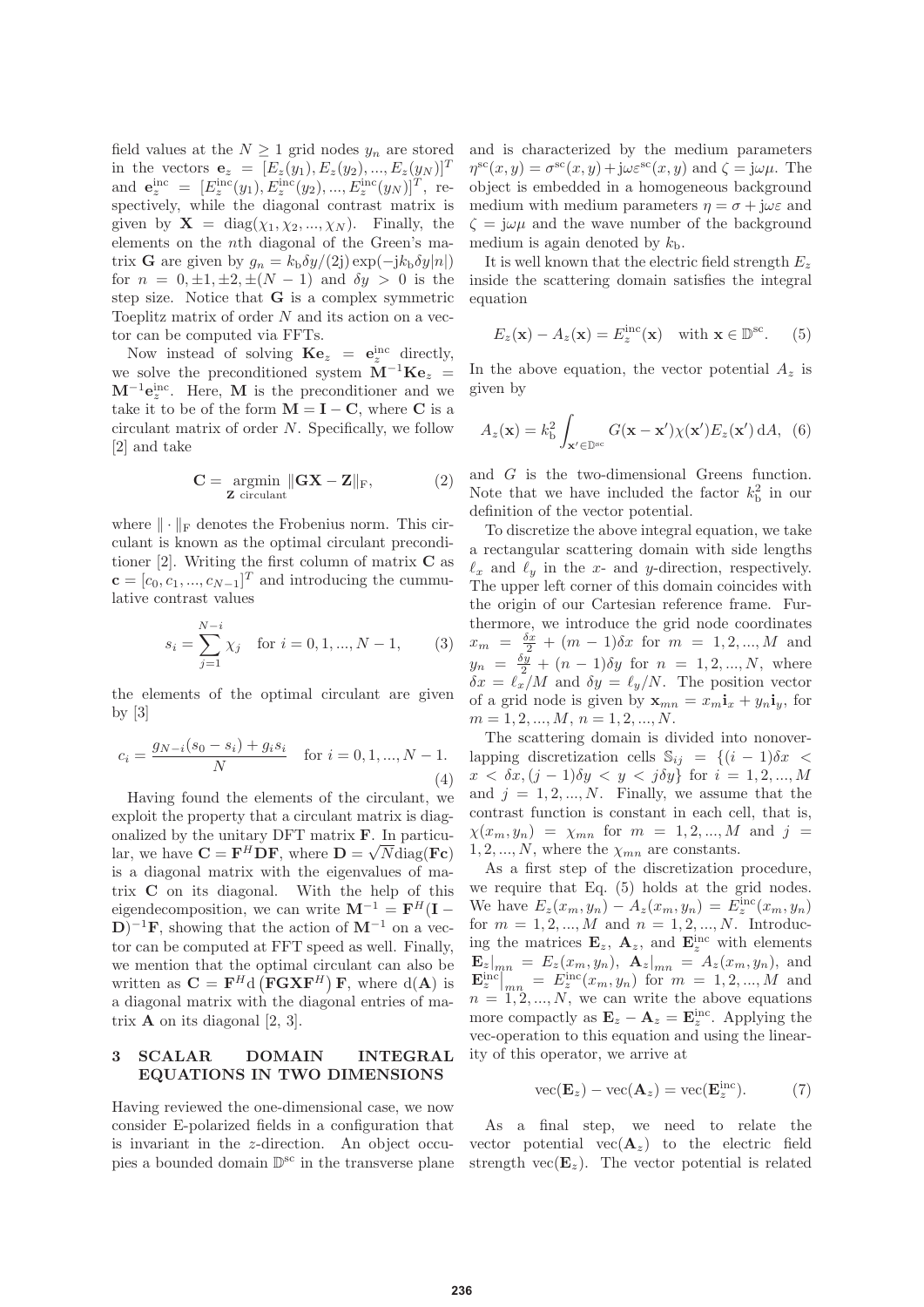to the electric field strength by Eq. (6). This integral cannot be discretized in a straightforward manner, because the Hankel function has a logarithmic singularity at the origin. To remedy this problem, we compute the vector potential using a weakened Greens function denoted by  $G^w$ . More precisely, the vector potential is computed using

$$
A_z(\mathbf{x}) = k_\mathrm{b}^2 \int_{\mathbf{x}' \in \mathbb{D}^{\mathrm{sc}}} G^{\mathrm{w}}(\mathbf{x} - \mathbf{x}') \chi(\mathbf{x}') E_z(\mathbf{x}') \, \mathrm{d}A, \tag{8}
$$

where the weakened Greens function is given by

$$
G^{\mathbf{w}}(\mathbf{x}) = \frac{1}{\pi a^2} \int_{\mathbf{x}' \in \mathbb{D}^{\text{circ}}} G(\mathbf{x} - \mathbf{x}') \, dA, \qquad (9)
$$

and  $\mathbb{D}^{\text{circ}}$  is a circular disk of radius a  $\frac{1}{2} \min\{\delta x, \delta y\}.$ 

Now using the fact that the contrast function is constant in each discretization cell and discretizing the integral using the composite midpoint rule, we obtain

$$
A_z(x_m, y_n) \approx
$$
  
\n
$$
(k_b \delta x)(k_b \delta y) \sum_{i=1}^{M} \sum_{j=1}^{N} G^{\mathbf{w}}(\mathbf{x}_{mn} - \mathbf{x}_{ij}) \chi_{ij} E_z(x_i, y_j),
$$
  
\n(10)

for  $m = 1, 2, ..., M$  and  $n = 1, 2, ..., N$ .

We are now in a position to write Eq. (10) in matrix-vector notation. Specifically, introducing the diagonal contrast matrix given by (using Matlab notation)

$$
\mathbf{X} = \text{diag}(\chi_{:,1}) \oplus \text{diag}(\chi_{:,2}) \oplus \dots \oplus \text{diag}(\chi_{:,N}), (11)
$$

we can write Eq.  $(10)$  as

$$
\text{vec}(\mathbf{A}_z) = \mathbf{G}\mathbf{X}\text{vec}(\mathbf{E}_z),\tag{12}
$$

where the spatial convolution matrix **G** has a block matrix structure given by

$$
\mathbf{G} = \begin{pmatrix} \mathbf{G}^{(1,1)} & \mathbf{G}^{(1,2)} & \cdots & \mathbf{G}^{(1,N)} \\ \mathbf{G}^{(2,1)} & \mathbf{G}^{(2,2)} & \cdots & \mathbf{G}^{(2,N)} \\ \vdots & \vdots & \cdots & \vdots \\ \mathbf{G}^{(N,1)} & \mathbf{G}^{(N,2)} & \cdots & \mathbf{G}^{(N,N)} \end{pmatrix}
$$
(13)

and the  $(m, i)$  element of block matrix  $\mathbf{G}^{(n,j)}$  is given by

$$
\mathbf{G}^{(n,j)}\Big|_{mi} = (k_{\mathrm{b}}\delta x)(k_{\mathrm{b}}\delta y)G^{\mathrm{w}}(\mathbf{x}_{mn} - \mathbf{x}_{ij}). \quad (14)
$$

From the above expressions, it is easily verified that the spatial convolution matrix **G** is complexsymmetric, block Toeplitz, and each block matrix  $\mathbf{G}^{(n,j)}$  is again Toeplitz (matrix  $\mathbf{G}$  is a so-called BTTB matrix).

Substitution of Eq. (12) in Eq. (7), we arrive at the system  $\mathbf{K}$ vec $(\mathbf{E}_z)$  = vec $(\mathbf{E}_z^{\text{inc}})$ , where  $\mathbf{K} = \mathbf{I}$  – **GX** and **I** is the identity matrix of order MN.

Before we discuss how we construct the preconditioner, we first introduce a permutation matrix that relates vector  $\text{vec}(\mathbf{E}_z)$  to vector  $\text{vec}(\mathbf{E}_z^T)$ . Specifically, since both vectors contain the same elements there exists a unique permutation matrix **P** such that  $\text{vec}(\mathbf{E}_z^T) = \textbf{P}\text{vec}(\mathbf{E}_z)$  with  $\mathbf{P}^{-1} = \mathbf{P}^T$ . Using this result in Eq. (12), we have  $\text{vec}(\mathbf{A}_z^T)$  =  $\widetilde{\mathbf{G}}\widetilde{\mathbf{X}}\text{vec}(\mathbf{E}_z^T)$ , where

$$
\tilde{\mathbf{G}} = \mathbf{P}\mathbf{G}\mathbf{P}^T = \begin{pmatrix}\n\tilde{\mathbf{G}}^{(1,1)} & \tilde{\mathbf{G}}^{(1,2)} & \cdots & \tilde{\mathbf{G}}^{(1,M)} \\
\tilde{\mathbf{G}}^{(2,1)} & \tilde{\mathbf{G}}^{(2,2)} & \cdots & \tilde{\mathbf{G}}^{(2,M)} \\
\vdots & \vdots & \cdots & \vdots \\
\tilde{\mathbf{G}}^{(M,1)} & \tilde{\mathbf{G}}^{(N,2)} & \cdots & \tilde{\mathbf{G}}^{(M,M)}\n\end{pmatrix}
$$
\n(15)

and the elements of the block matrices are given by

$$
\tilde{\mathbf{G}}^{(m,i)}\Big|_{nj} = (k_{\mathrm{b}}\delta x)(k_{\mathrm{b}}\delta y)G^{\mathrm{w}}(\mathbf{x}_{mn} - \mathbf{x}_{ij}). \quad (16)
$$

Furthermore, the diagonal contrast matrix  $\tilde{\mathbf{X}}$  is given by  $\tilde{\mathbf{X}} = \mathbf{P}\mathbf{X}\mathbf{P}^T = \text{diag}(\chi_{1,:}) \oplus \text{diag}(\chi_{2,:}) \oplus$  $\ldots \oplus \mathrm{diag}(\chi_{M,:}).$ 

By pre- and postmultiplying matrix **G** by the permutation matrix **P** and its transpose, respectively, the permutation matrix turns the  $N$ -by- $N$ block matrix **G** with blocks of order M into an Mby- $M$  block matrix  $\tilde{G}$  with blocks of order  $N$ . In other words, the roles of the indices  $(n, j)$  and  $(m, i)$ are interchanged, that is, in matrix  $\tilde{G}$  the indices  $(m, i)$  label the blocks and the elements within a block are labeled by the  $(n, j)$  indices, while for matrix **G** it is exactly the other way around.

The preconditioner for two-dimensional problems is now introduced as  $M = I - C$ , where **C** has the same block partitioning as matrix **GX**, that is, matrix **C** is of the form

$$
\mathbf{C} = \begin{pmatrix} \mathbf{C}^{(1,1)} & \mathbf{C}^{(1,2)} & \cdots & \mathbf{C}^{(1,N)} \\ \mathbf{C}^{(2,1)} & \mathbf{C}^{(2,2)} & \cdots & \mathbf{C}^{(2,N)} \\ \vdots & \vdots & & \vdots \\ \mathbf{C}^{(N,1)} & \mathbf{C}^{(N,2)} & \cdots & \mathbf{C}^{(N,N)} \end{pmatrix}
$$
(17)

and each block matrix  $\mathbf{C}^{(n,j)}$  is taken to be a circulant matrix of order M. The blocks are determined as in the one-dimensional case, that is, block matrix  $\mathbf{C}^{(n,j)}$  is uniquely determined by

$$
\mathbf{C}^{(n,j)} = \underset{\mathbf{Z} \text{ circular}}{\operatorname{argmin}} \|\mathbf{G}^{(n,j)} \text{diag}(\chi_{:,j}) - \mathbf{Z}\|_{\text{F}}. \quad (18)
$$

The elements of each block can be computed explicitly using Eq. (4).

Now that we have obtained matrix **C**, we still need an efficient way of computing the action of